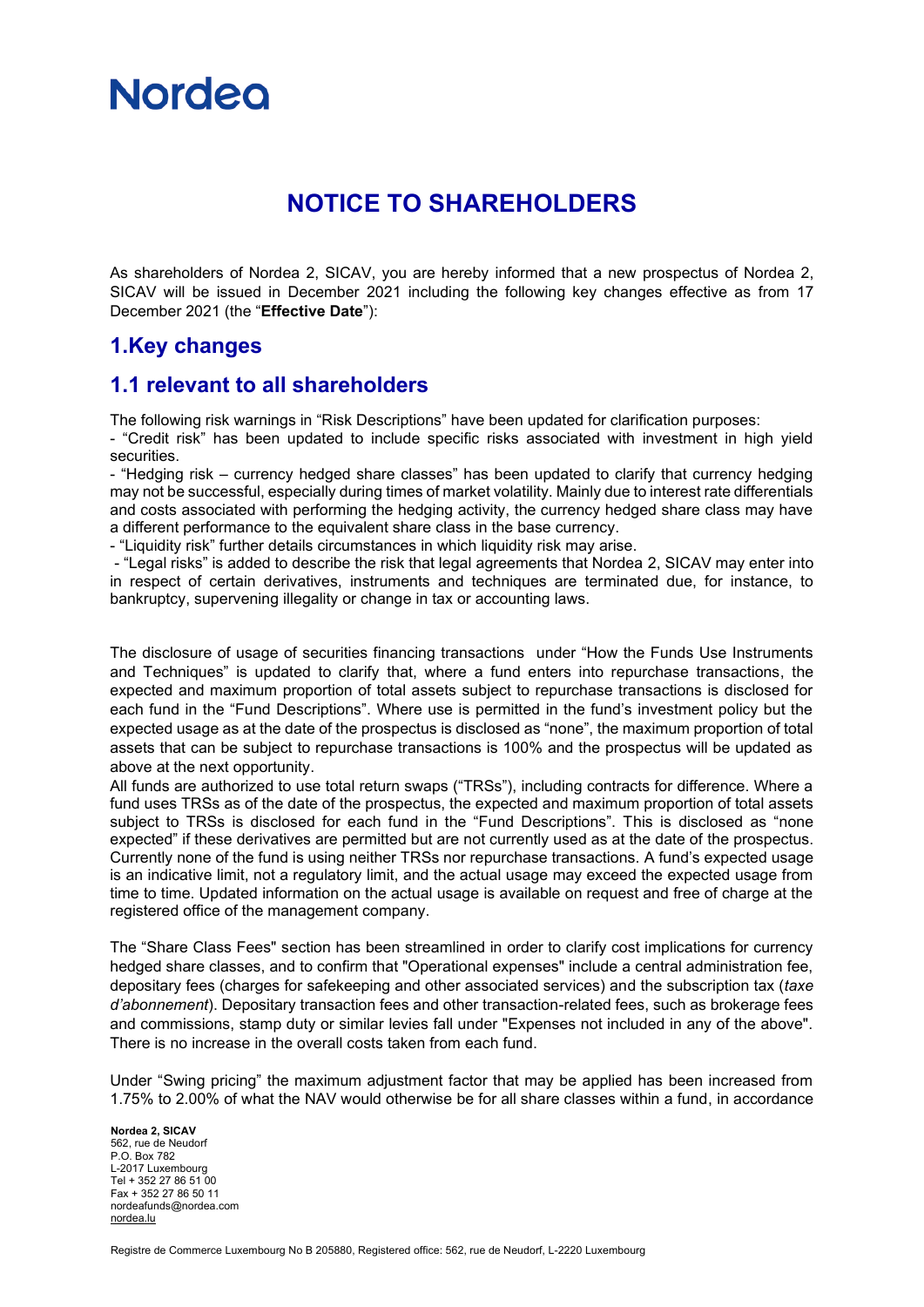

with regulatory guidance and market practice. In extraordinary situations (such as high net dealings, significant market volatility, market disruption or significant economic contraction, a terrorist attack or war (or other hostilities), a pandemic or other health crisis, or a natural disaster), this limit may be increased, on a temporary basis, to protect the interests of shareholders. Shareholders will be notified of a decision to increase the adjustment swing factor limit via a notice. The swing factor of a specific fund is available upon request and free of charge at the registered office of the management company.

Under "Notices and Publications" it is clarified that notices and statements and confirmations will be sent to all shareholders at the address on the share-holders' register, either physically, electronically, or as an e-mailed link, subject to investor consent (where required).

The "SICAV" section includes the legal successor (J.P. Morgan SE, Luxembourg Branch) to the Depositary, J.P. Morgan Bank Luxembourg S.A, following a corporate restructuring due to take effect on or around 22 January 2022.

The list of board members and conducting officers of the Management Company have been updated. The updated Prospectus will further reflect regulatory updates, clarifications, minor formatting and editorial changes.

### **1.2 relevant to certain shareholders only**

## **Name Change**

.

| <u>.</u> .                              |                                                         |
|-----------------------------------------|---------------------------------------------------------|
| <b>From</b>                             | tο                                                      |
| Nordea 2 - Emerging Markets             | Nordea 2 - Emerging Markets Responsible Enhanced Equity |
| <b>Sustainable Enhanced Equity Fund</b> | Fund                                                    |
| Nordea 2 - European Sustainable         | Nordea 2 - European Responsible Enhanced Equity Fund    |
| <b>Enhanced Equity Fund</b>             |                                                         |
| Nordea 2 - Global Sustainable           | Nordea 2 - Global Responsible Enhanced Equity Fund      |
| <b>Enhanced Equity Fund</b>             |                                                         |
| Nordea 2 - Global Sustainable           | Nordea 2 - Global Responsible Enhanced Small Cap Fund   |
| <b>Enhanced Small Cap Fund</b>          |                                                         |
| Nordea 2 - North American               | Nordea 2 – North American Responsible Enhanced Equity   |
| <b>Sustainable Enhanced Equity Fund</b> | Fund                                                    |
| BIFRAFR                                 |                                                         |

#### **MERGER**

The following funds will be removed from the prospectus :

- ➢ Nordea 2 US Corporate ESG Bond Fund merged into Nordea 1- US Corporate Stars Bond Fund
- ➢ Nordea 2 US High Yield ESG Bond Fund merged into Nordea 1 North American High Yield Stars Bond Fund

#### **SFDR DISCLOSURES**

The following article 6 Funds under the Regulation (EU) 2019/2088 of the European Parliament and of the Counsel of 27 November 2019 on sustainability‐related disclosures in the financial services sector ("**SFDR**"), that apply baseline ESG safeguards will display the following EU taxonomy-related disclosure: "*The investments underlying this financial product do not take into account the EU criteria for environmentally sustainable investments" :* 

➢ Nordea 2 – Emerging Markets Enhanced Equity Fund

**Nordea 2, SICAV** 562, rue de Neudorf P.O. Box 782 L-2017 Luxembourg Tel + 352 27 86 51 00 Fax + 352 27 86 50 11 nordeafunds@nordea.com [nordea.lu](http://www.nordea.lu/)

Registre de Commerce Luxembourg No B 205880, Registered office: 562, rue de Neudorf, L-2220 Luxembourg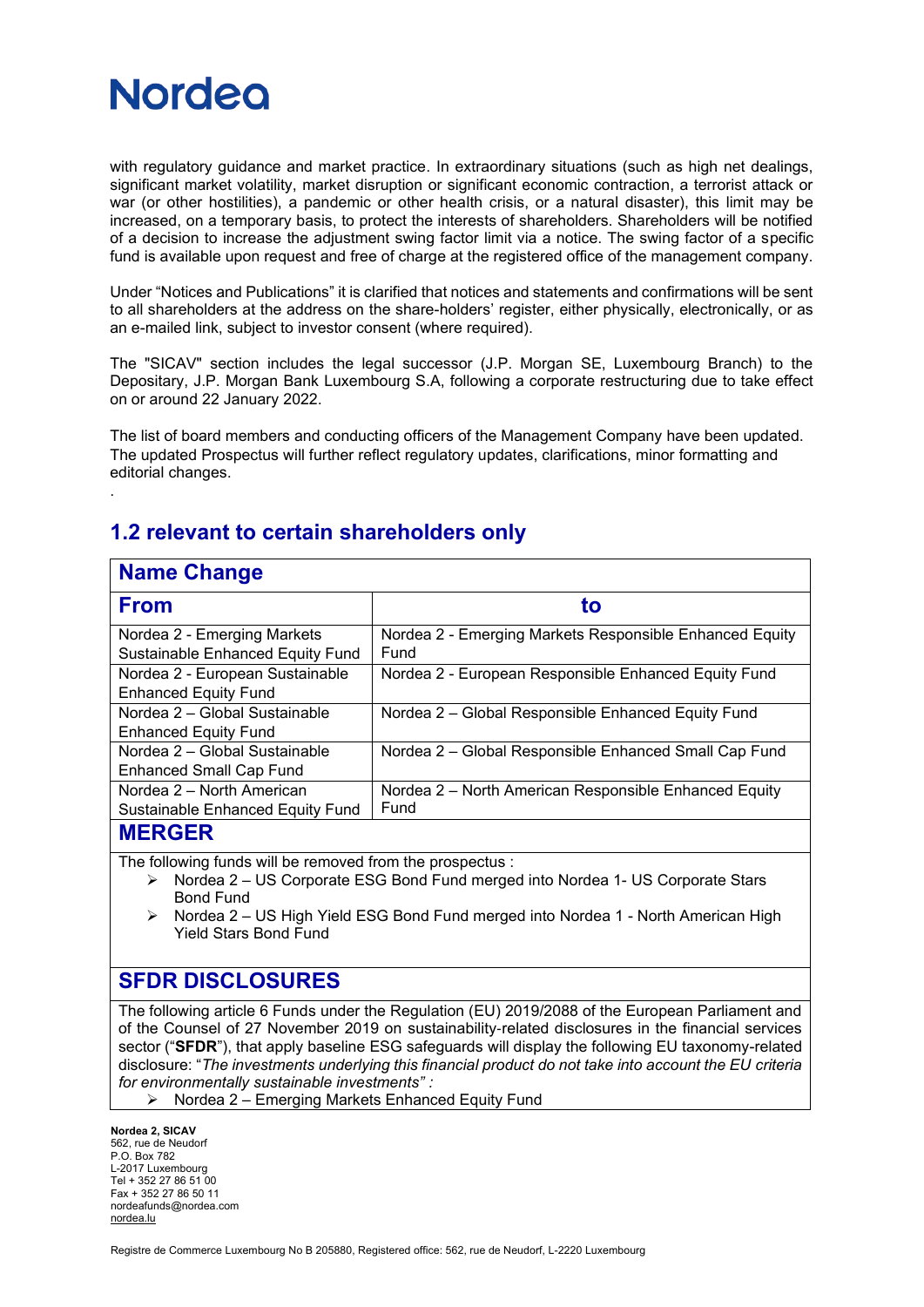# **Nordeo**

- ➢ Nordea 2 European Enhanced Equity Fund
- ➢ Nordea 2 Global Enhanced Equity Fund
- ➢ Nordea 2 Global Enhanced Small Cap
- ➢ Nordea 2- Japanese Enhanced Equity Fund
- $\triangleright$  Nordea 2 Swedish Enhanced Equity Fund
- ➢ Nordea 2 Emerging Market Hard Currency Enhanced Bond Fund
- ➢ Nordea 2 Emerging Market Local Debt Enhanced Fund
- ➢ Nordea 2 Euro Corporate Enhanced Bond Fund
- ➢ Nordea 2 Global High Yield Enhanced Bond Fund USD Hedged
- ➢ Nordea 2 US Corporate Enhanced Bond Fund
- ➢ Nordea 2 Global Asset Allocation Target Date Fund 1

The following funds will change from an Article 6 to an Article 8 fund within the meaning of the SFDR :

- ➢ Nordea 2 Balanced Growth Target Date Fund
- ➢ Nordea 2 VAG Optimised Stable Return Fund

### .

- $\triangleright$  It is clarified that the following funds do not commit to investing in sustainable investment and therefore disclosures required by Article 6 of the EU Taxonomy Regulation do not apply.
- ➢ Nordea 2 Emerging Markets Sustainable Enhanced Equity Fund
- ➢ Nordea 2 European Sustainable Enhanced Equity Fund
- ➢ Nordea 2 Global Opportunity Equity Fund NOK Hedged
- Nordea 2 Global Sustainable Enhanced Equity Fund
- ➢ Nordea 2 Global Sustainable Enhanced Small Cap Fund
- ➢ Nordea 2 North American Sustainable Enhanced Equity Fund
- ➢ Nordea 2 Stable Emerging Markets Aksjer Etisk
- ➢ Nordea 2 European Cross Credit ESG Fund
- ➢ Nordea 2 LCR Optimised Danish Covered Bond Fund EUR Hedged
- ➢ Nordea 2 Balanced Growth Target Date Fund
- ➢ Nordea 2 VAG Optimised Stable Return Fund

#### **GITA DISCLOSURES**

The GITA disclosure for the following so called equity funds is amended to reflect that a fund needs to continuously invests more than 50% of total assets in equities as defined within the German Investment Tax Act ("GITA") to qualify as an "equity fund" in accordance with the GITA :

- ➢ Nordea 2 Emerging Markets Enhanced Equity Fund
- ➢ Nordea 2 Emerging Markets Sustainable Enhanced Equity Fund
- ➢ Nordea 2 European Enhanced Equity Fund
- ➢ Nordea 2 European Sustainable Enhanced Equity Fund
- ➢ Nordea 2 Global Enhanced Equity Fund
- ➢ Nordea 2 Global Enhanced Small Cap Fund
- ➢ Nordea 2 Global Opportunity Equity Fund NOK Hedged
- ➢ Nordea 2 Global Sustainable Enhanced Equity Fund
- ➢ Nordea 2 Global Sustainable Enhanced Small Cap Fund
- ➢ Nordea 2 Japanese Enhanced Equity Fund
- ➢ Nordea 2 North American Sustainable Enhanced Equity Fund
- ➢ Nordea 2 Stable Emerging Markets Aksjer Etisk
- ➢ Nordea 2 Swedish Enhanced Equity Fund

**Nordea 2, SICAV** 562, rue de Neudorf P.O. Box 782 L-2017 Luxembourg Tel + 352 27 86 51 00 Fax + 352 27 86 50 11 nordeafunds@nordea.com [nordea.lu](http://www.nordea.lu/)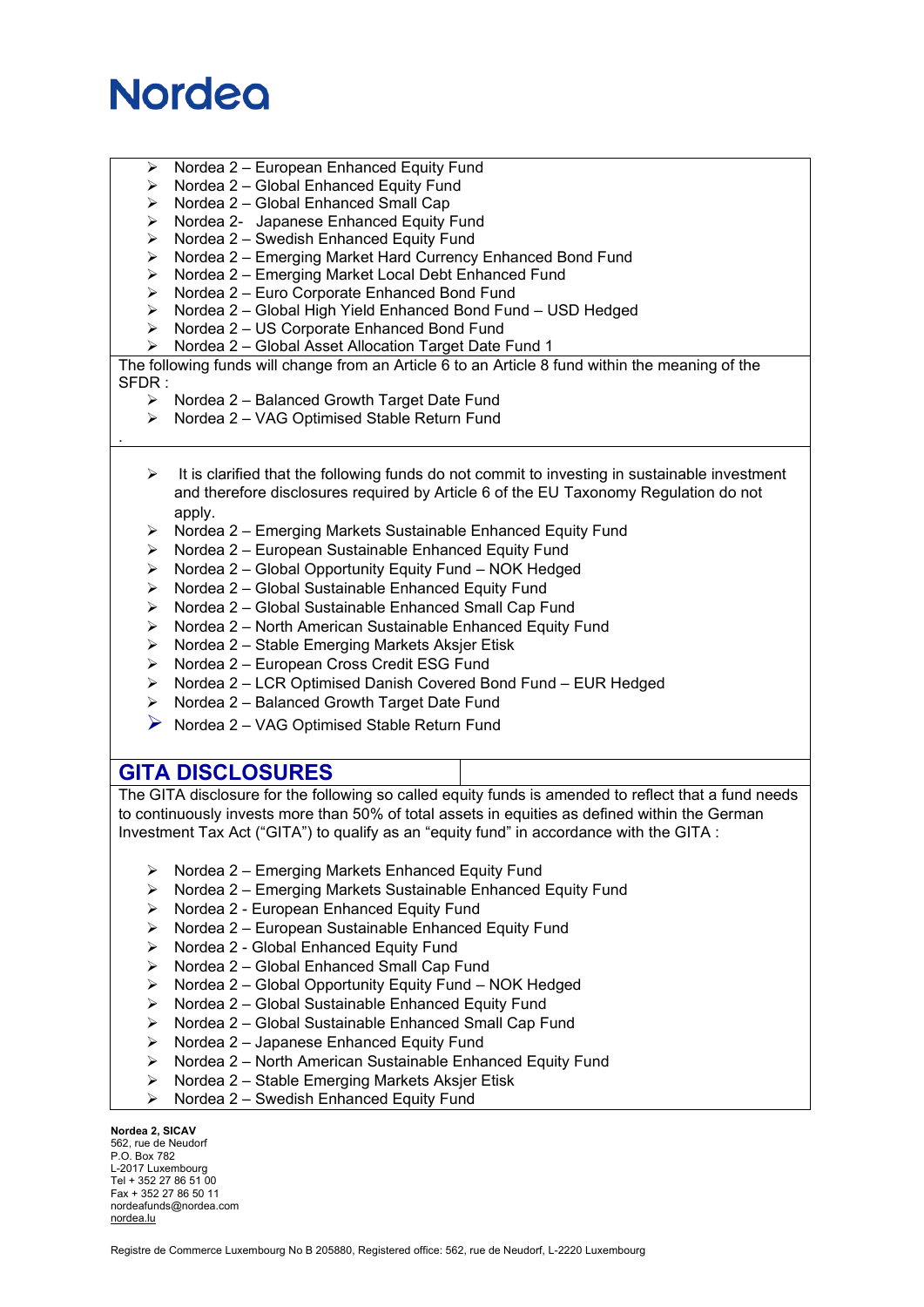# **Nordeo**

### **LIQUIDITY RISK WARNING**

The following funds will include a liquidity risk warning under the fund-specific "Risk considerations" to reflect that they are materially exposed to a liquidity risk :

- ➢ Nordea 2 Emerging Markets Enhanced Equity Fund
- ➢ Nordea 2 Emerging Markets Sustainable Enhanced Equity Fund
- ➢ Nordea 2 Global Enhanced Small Cap Fund
- ➢ Nordea 2 Global Sustainable Enhanced Small Cap Fund
- ➢ Nordea 2 Stable Emerging Markets Aksjer Etisk
- ➢ Nordea 2 Emerging Market Hard Currency Enhanced Bond Fund
- ➢ Nordea 2 Emerging Market Local Debt Enhanced Fund
- ➢ Nordea 2 European Cross Credit ESG Fund
- ➢ Nordea 2 Global High Yield Enhanced Bond Fund USD Hedged

#### **BENCHMARK**

Nordea 2 – Swedish Enhanced Equity Fund

The benchmark used by the fund for performance comparison only is changed from **OMX Stockholm Benchmark Index (Gross Return)** to **OMX Stockholm Benchmark Cap Index (Gross Return)**

#### **MANAGEMENT FEE**

The following management fee of I share class changed from a maximum fee rate to an effective fee rate as follow :

- ➢ Nordea 2 European Cross Credit ESG Fund from "up to 0.60%" to "0.50%".
- ➢ Nordea 2 Global Opportunity Equity Fund NOK Hedged from "up to 0.85%" to "0.85%".
- ➢ Nordea 2 LCR Optimised Danish Covered Bond Fund EUR Hedged from ""up to 0.20%" to "0.20%".
- ➢ Nordea 2 Stable Emerging Markets Aksjer Etisk from "up to 1.00%" to "1.00%".
- $\triangleright$  Nordea 2 VAG Optimised Stable Return Fund from "up to 0.85%" to "0.85%".

All P, E , Q, C and F share classes now disclose the effective fee rate instead of the maximum one.

## **2. Right to redeem and contact information**

Shareholders who do not agree to the changes as described above may redeem their shares, following the redemption process detailed in the prospectus, free of any charges, with the exception of any local transaction fees that might be charged by local intermediaries on their own behalf and which are independent from Nordea 2, SICAV and the Management Company. Such instruction must be received in writing by Nordea Investment Funds S.A. (as Administrative Agent) at the below address by 16 December 2021 **before** 15h30 CET.

The updated version of the prospectus dated December 2021 may be obtained, free of any charge, at the Registered Office of the Company or at Nordea Investment Funds S.A. at 562, rue de Neudorf, L-2220 Luxembourg, Grand Duchy of Luxembourg, and on the website www.nordea.lu, as soon as the CSSF has issued the visa-stamped official prospectus or, if available, on local Nordea websites.

**Nordea 2, SICAV** 562, rue de Neudorf P.O. Box 782 L-2017 Luxembourg Tel + 352 27 86 51 00 Fax + 352 27 86 50 11 nordeafunds@nordea.com [nordea.lu](http://www.nordea.lu/)